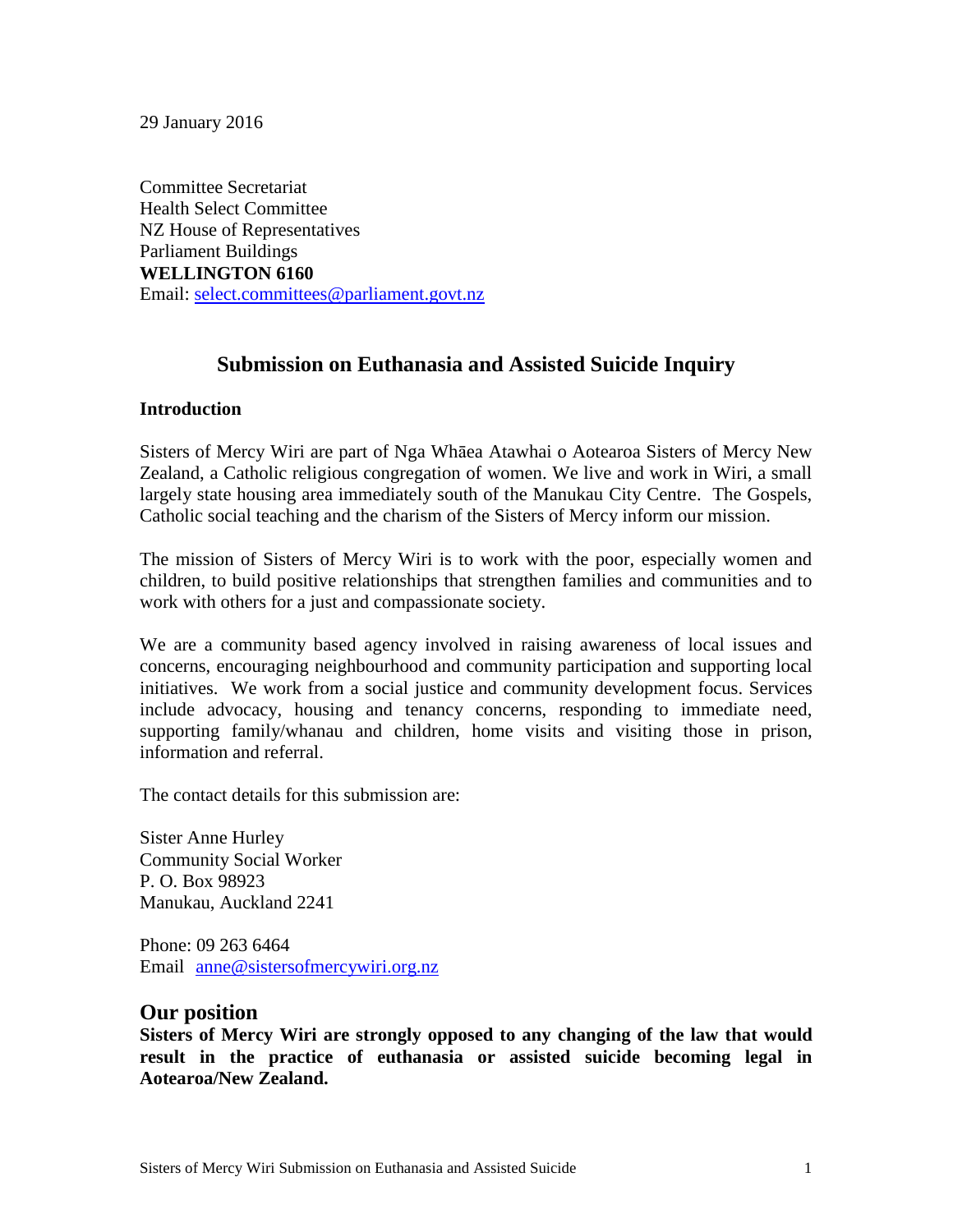As community social workers we spend our lives working with poor and vulnerable people who require assistance in today's society. We are about the up building of people and families, supporting them in positive ways, and working towards their wellbeing. We believe that Euthanasia or assisted suicide works against these principles and is contrary to them. Ending a person's life is a violence that cannot be justified. We recognise the sanctity of life.

"Do you want New Zealanders to be able to die with dignity?" is a common question. Of course Sisters of Mercy Wiri want all New Zealanders to die with dignity. This is not the same question as this submission is addressing which is the question of Euthanasia or assisted suicide. This submission is not asking that people be kept alive by extraordinary means, nor that they be not allowed to die naturally, but it is asking that the law is not changed to allow people to perform a positive act to cause the death of themselves or another. In other words, we are submitting that the law is not changed in order that people can be killed.

## **The factors that contribute to the desire to end one's life.**

Many people wish to end their lives because they think that the suffering that they will have to endure will be unbearable. Suffering can be physical, emotional, psychological and spiritual. However, whatever the reasons that people give for saying they want to die all suffering can be mitigated with the proper assistance. Palliative care is well developed in our society and hospice care is available throughout New Zealand.

## **The effectiveness of services and support available to those who desire to end their own lives.**

One of the works of Nga Whāea Atawhai Aotearoa Sisters of Mercy New Zealand is Te Korowai Atawhai Mercy Hospice, in Auckland. Palliative care workers are well trained to deal with the different types of suffering effectively and with compassion. This care extends to the family or whanau of those who think they will be better off and cause less trouble to those around them if they die. People and their families are enabled to have very meaningful and memorable times with their loved ones before they die. Patients facing death and dying are assisted to see themselves as valued by their loved ones rather than as burdens. The care given is customised treatment to meet the needs of each individual person as not one size fits all. Each person is assisted to make the most of his or her end of life journey either through in patient hospice facilities or by being cared for in their homes.

# **The attitudes of New Zealanders towards the ending of one's life and the current legal situation.**

Just last week I heard of a 16 year old girl who committed suicide. Our society regards this as a tragedy, and it is. We work hard at preventing our young people, and others, from committing suicide. What justification is there for passing a law that legalises